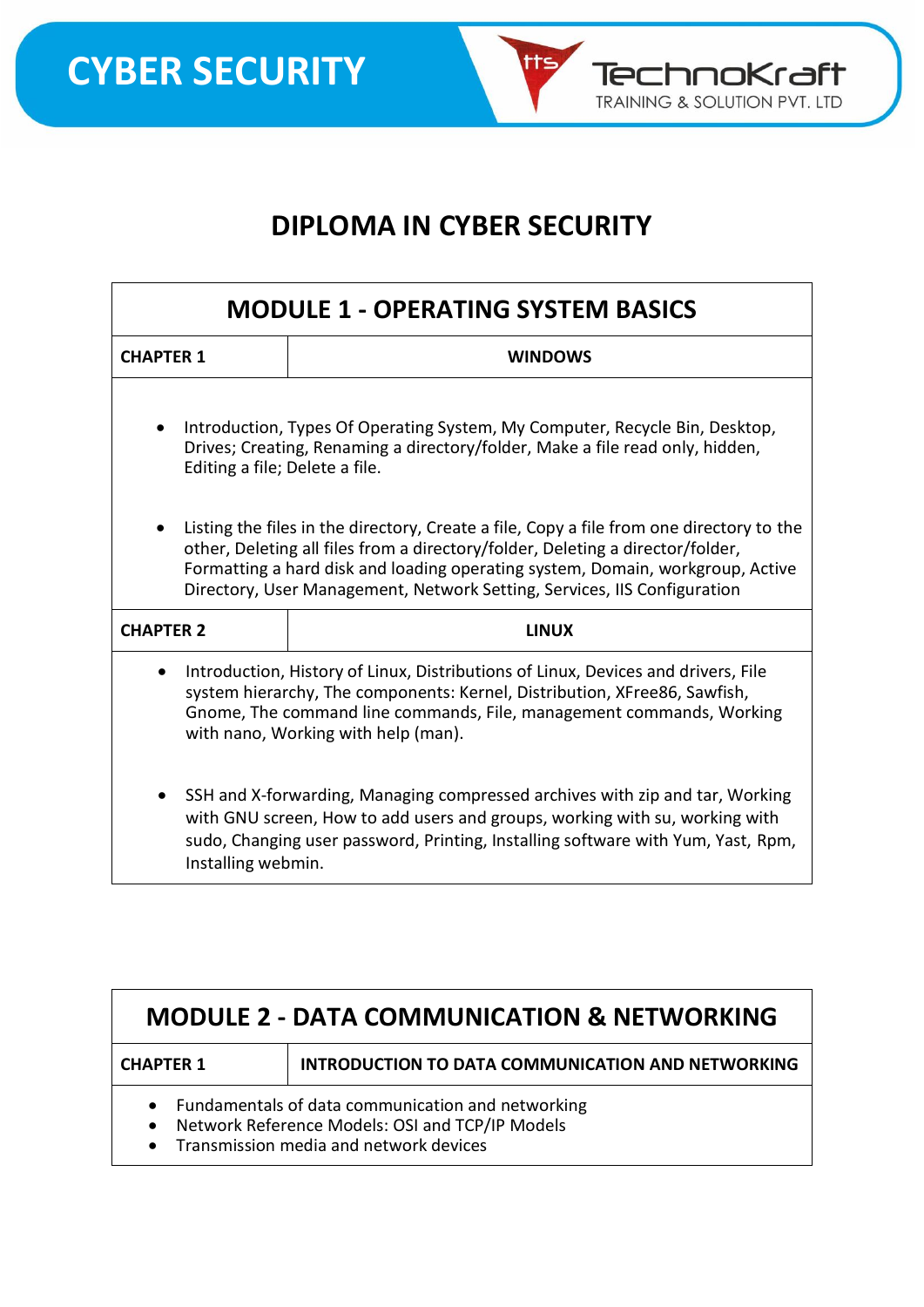# **CYBER SECURITY**



## **CHAPTER 2 PHYSICAL AND DATA LINK LAYER FUNCTIONALITIES**

- Analog and Digital Signals
- Encoding
- Multiplexing and Switching: FDM,TDM,WDM,SDM, Message Switching and
- Circuit Switching and Packet Switching
- Data Link Control Protocols: Token Passing, CSMA/CD,CSMA,CSMA/CA

## **CHAPTER 3 INTERNET PROTOCOL & SERVICES**

- Network Layer : Internetworking, and IP addressing, ARP, RARP,ICMP,IGMP
- Transport Layer protocols: TCP& UDP
- Application Layer protocols: HTTP, HTTPs, SMTP, POP, DNS, TELNET, FTP
- Internet and its Services: Intranet, Extranet, www, Email

| <b>MODULE 3 - INFORMATION SECURITY</b>                                                                                                                                                                                                                                                                                                                                                                                                                                                                                              |                                                                                    |  |
|-------------------------------------------------------------------------------------------------------------------------------------------------------------------------------------------------------------------------------------------------------------------------------------------------------------------------------------------------------------------------------------------------------------------------------------------------------------------------------------------------------------------------------------|------------------------------------------------------------------------------------|--|
| <b>CHAPTER 1</b>                                                                                                                                                                                                                                                                                                                                                                                                                                                                                                                    | <b>INFORMATION SECURITY CONCEPTS AND CRYPTOGRAPHY</b>                              |  |
| Information Security Concepts: Information security issues, goals, architecture,<br>attacks, Security Services and Mechanisms.<br>Introduction to Cryptography: Network security model, Cryptographic systems,<br>Cryptanalysis, Steganography.<br>Types of Cryptography: Symmetric key and Asymmetric Key Cryptography,<br>Encryption and Decryption Techniques.<br>Cryptographic Algorithms: Cryptographic hash, Message Digest, Data Encryption<br>Standard, Advanced Encryption Standard, RSA, ECC (Introductory concepts only) |                                                                                    |  |
| <b>CHAPTER 2</b>                                                                                                                                                                                                                                                                                                                                                                                                                                                                                                                    | <b>SECURITY THREATS AND VULNERABILITIES</b>                                        |  |
| Overview of Security Threats and Vulnerability: Types of attacks on<br>$\bullet$<br>Confidentiality, Integrity and Availability. Vulnerability and Threats.<br>$\bullet$<br>Malware: Viruses, Worms, Trojan horses<br>Security Counter Measures; Intrusion Detection Systems, Antivirus Software                                                                                                                                                                                                                                    |                                                                                    |  |
| <b>CHAPTER 3</b>                                                                                                                                                                                                                                                                                                                                                                                                                                                                                                                    | ETHICAL ISSUES IN INFORMATION SECURITY & PRIVACY                                   |  |
| Hacking: Ethical issues                                                                                                                                                                                                                                                                                                                                                                                                                                                                                                             | Information Security, Privacy and Ethics<br><b>Cyber Crime and Cyber Terrorism</b> |  |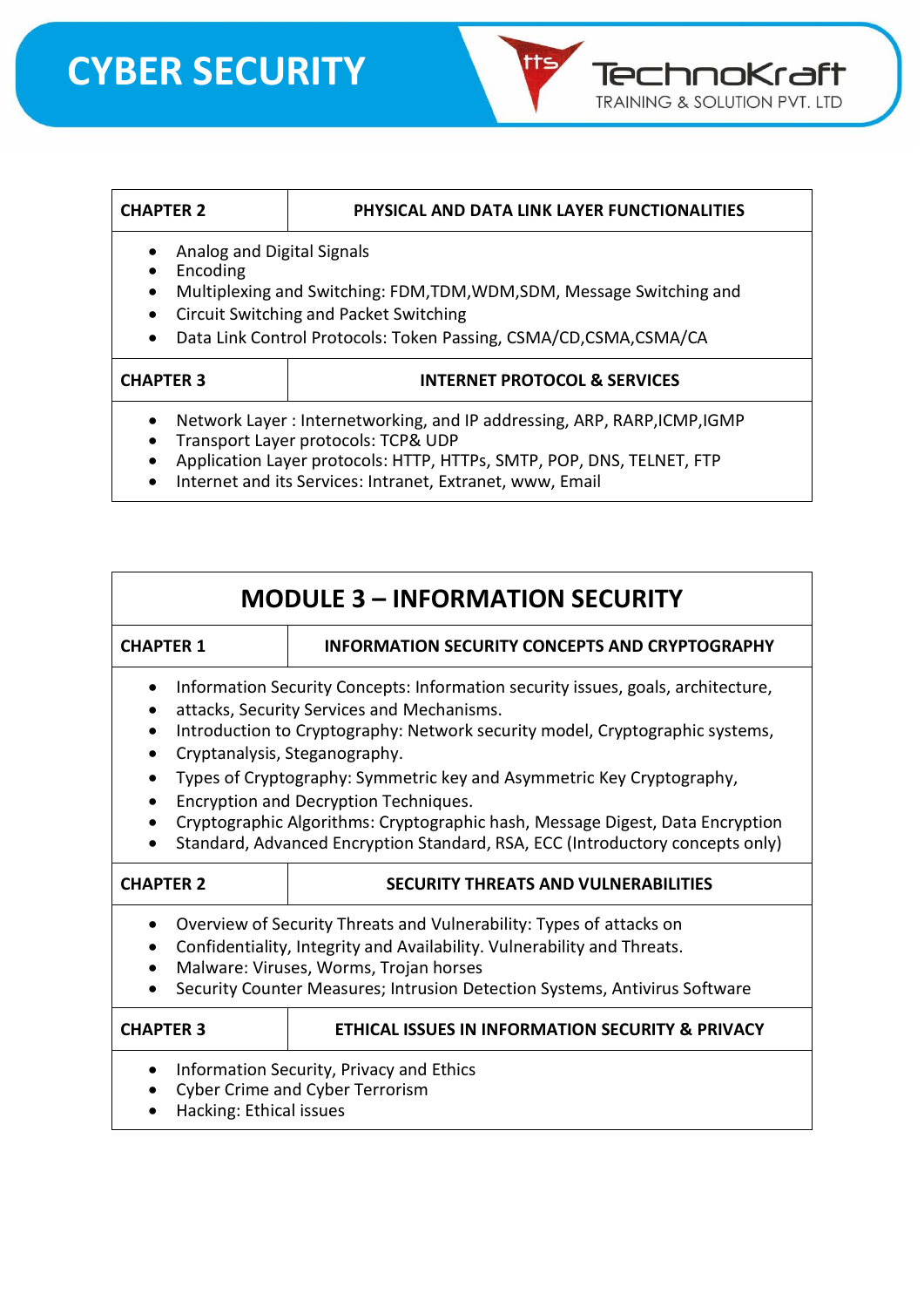# **CYBER SECURITY**



## **MODULE 4 – APPLICATION CYBER SECURITY**

## **CHAPTER 1 SYSTEM SECURITY**

- Desktop Security
- Programming Bugs and Malicious code
- Database Security
- Operating System Security: Designing Secure Operating Systems, OS Security
- Vulnerabilities.

#### **CHAPTER 2 SECURITY MANAGEMENT**

- Disaster Recovery
- Digital Signature
- Ethical Hacking, Penetration Testing
- Computer Forensics

#### **CHAPTER 3 CYBER LAWS AND STANDARDS**

- ISO 27001, Cyber Law (Information Technology Act, 2000)
- International Standards maintained for Cyber Security
- Security Audit ,Investigation by Investing Agency
- Cyber Security Solutions

## **MODULE 5 – NETWORK CYBER SECURITY**

#### **CHAPTER 1 NETWORK SECURITY**

- Network Security Model, Network Security Threats
- Firewalls: Overview, Types, Features, User Management
- Intrusion Detection System , Intrusion Prevention System
- Public Key Infrastructure, Digital Signature Schemes

## **CHAPTER 2 INTERNET AND WEB APPLICATION SECURITY**

- Email security: PGP and SMIME
- Web Security: Web authentication, Injection Flaws, SQL Injection
- Web Browser Security
- E-Commerce Security

## **CHAPTER 3 WIRELESS NETWORK SECURITY**

- Wireless Network Components
- Security issues in Wireless Networks
- Securing a Wireless Network
- Mobile Security